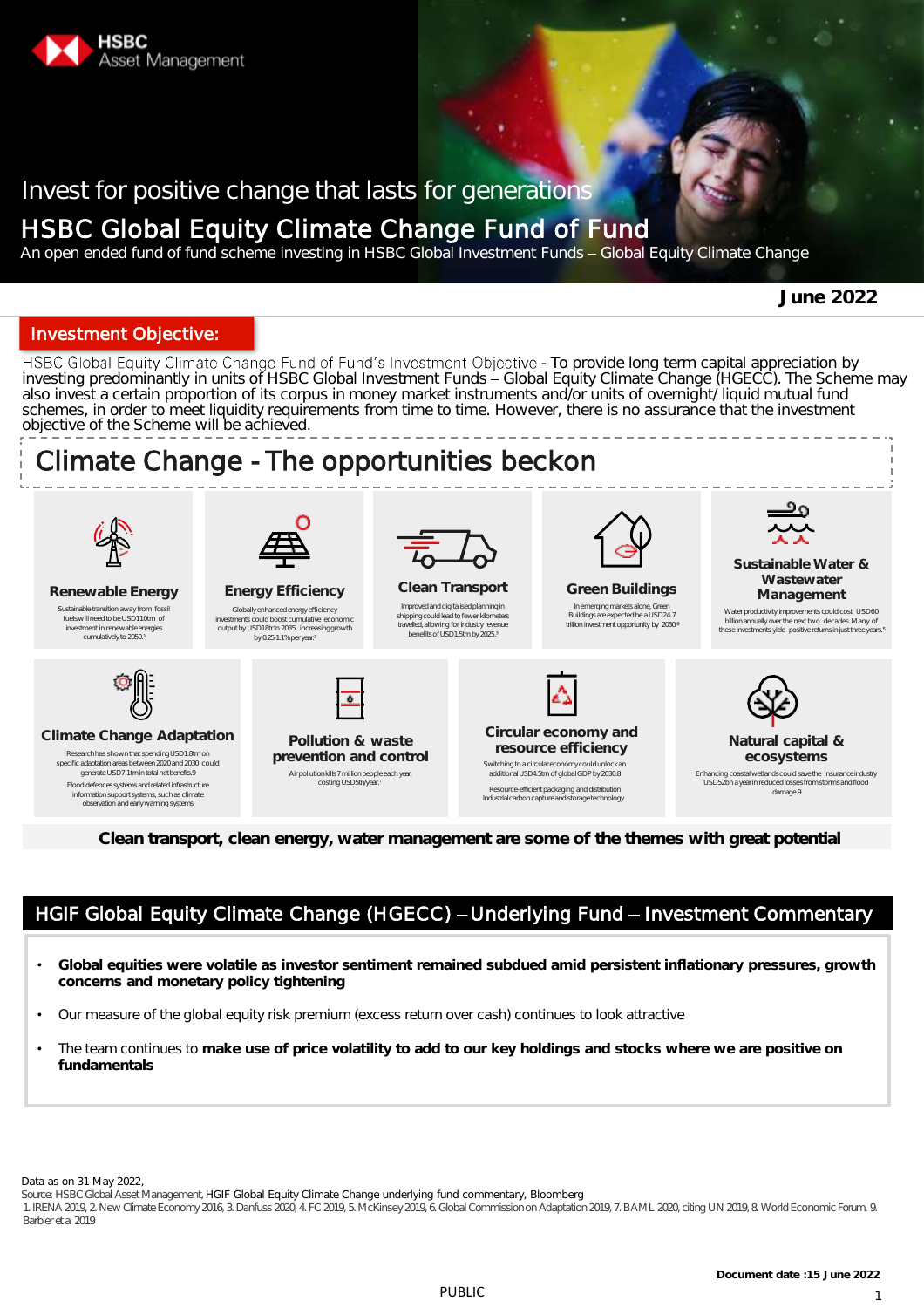### Our approach and positioning

- Reviewing our positions we are closely monitoring the exposure of our portfolio names to the disruption caused by temporary supply chain constraints
- No material changes to the portfolio were made during the month
- **Our investment approach is bottom-up driven, therefore sector and country positioning are residual to the stock selection process and are not necessarily informative of our views on the sector or country**

# HGIF Global Equity Climate Change - HGECC - Underlying Fund

### **Investment commentary**

### May Market Commentary - Global Equities

- MSCI All Country World rose 0.1% as investor spirits ebbed and flowed during the month with interest rate and global growth uncertainty dominating the market narrative
- US stocks were flat as investors remained cautious of the tightening monetary policy environment. Jerome Powell, the US Federal Reserve Chairman, indicated that the central bank will continue to raise interest rates by 50 basis points in the next two committee meetings to tame inflation. The labour market continued to look healthy with the April data showing another month of strong job and wage growth. A number of US retailers reported financial results in the month, which showed a mixed outlook on the consumer environment. The S&P500 rose 0.2% in the month.
- European stocks were mixed as the Russia-Ukraine conflict showed no signs of abating. The EU placed an embargo on almost all Russian oil causing the crude oil benchmark to rise 15% in the month. The European Commission revised down their economic growth forecast for the EU as they expect the sustained rise in commodity prices to weigh on businesses and households. Christine Lagarde, the European Central Bank president, signalled that the central bank is likely to exit negative deposit rates by the end of the third quarter. In the UK, the government announced a subsidies for lower income households to provide relief on energy bills. The Stoxx Europe 600 fell 0.6% and the FTSE All Share rose 0.7% in the month.
- Asian stocks largely rose as investors reacted positively to the plan for reopening regions in China as well as a more accommodative stance on monetary and fiscal policy in the country. However, the India equity benchmark reordered negative returns due to selling pressure from investors. The MSCI Asia Pacific rose 0.7% in the month.

### May Performance Synopsis

- The fund's thematic exposure to decarbonisation and energy transition processes means that the sectoral make-up of this portfolio is inevitably very different from any global benchmark that may be used as a reference point. This leads to a concentration in Industrials, Materials and Information Technology as the main enablers and beneficiaries of these dynamics.
- Our allocation to the Industrials and Materials sectors drove the fund's negative performance, whilst the Information Technology sector was the major contributor to positive performance. No particular climate change sub-theme drove the performance of the Fund. The Energy sector continued to rally strongly on the back of the rising oil price, which helped the broader equity market. Due to the lack of thematic alignment, the Fund did not benefit from this exposure.

### Top contributors to performance:

Shimadzu, Autodesk and Infineon. Shimadzu, a Japan-based analytical and measuring instruments manufacturer, rose after the company reported better-than-expected sales of liquid chromatographs and an upbeat guidance on full year sales. Autodesk, a US-based software company, advanced as it posted strong quarterly sales results and positive commentary on the resiliency of its business model amid macro uncertainty. Infineon, a Germany-based semiconductor manufacturer, traded higher after beating consensus estimates on quarterly sales and raised its revenue outlook, which overpowered cyclical concerns.

### Top detractors to performance:

Prologis, Verisk Analytics and Kingspan. Prologis, a US-based real estate investment trust, fell as investors took profits following a two-month rally in the share price and on news that the company offered a significant acquisition bid for Duke Realty. Verisk Analytics, a US-based insurance data provider, declined after reporting solid sales growth in its core Insurance business, but weaker-than-expected profit margins from one-off costs due to the business suspension in Russia and dilution from recent acquisitions. Kingspan, an Ireland-based building insulation manufacturer, dropped as the shares came under pressure from concerns about a weakening construction market.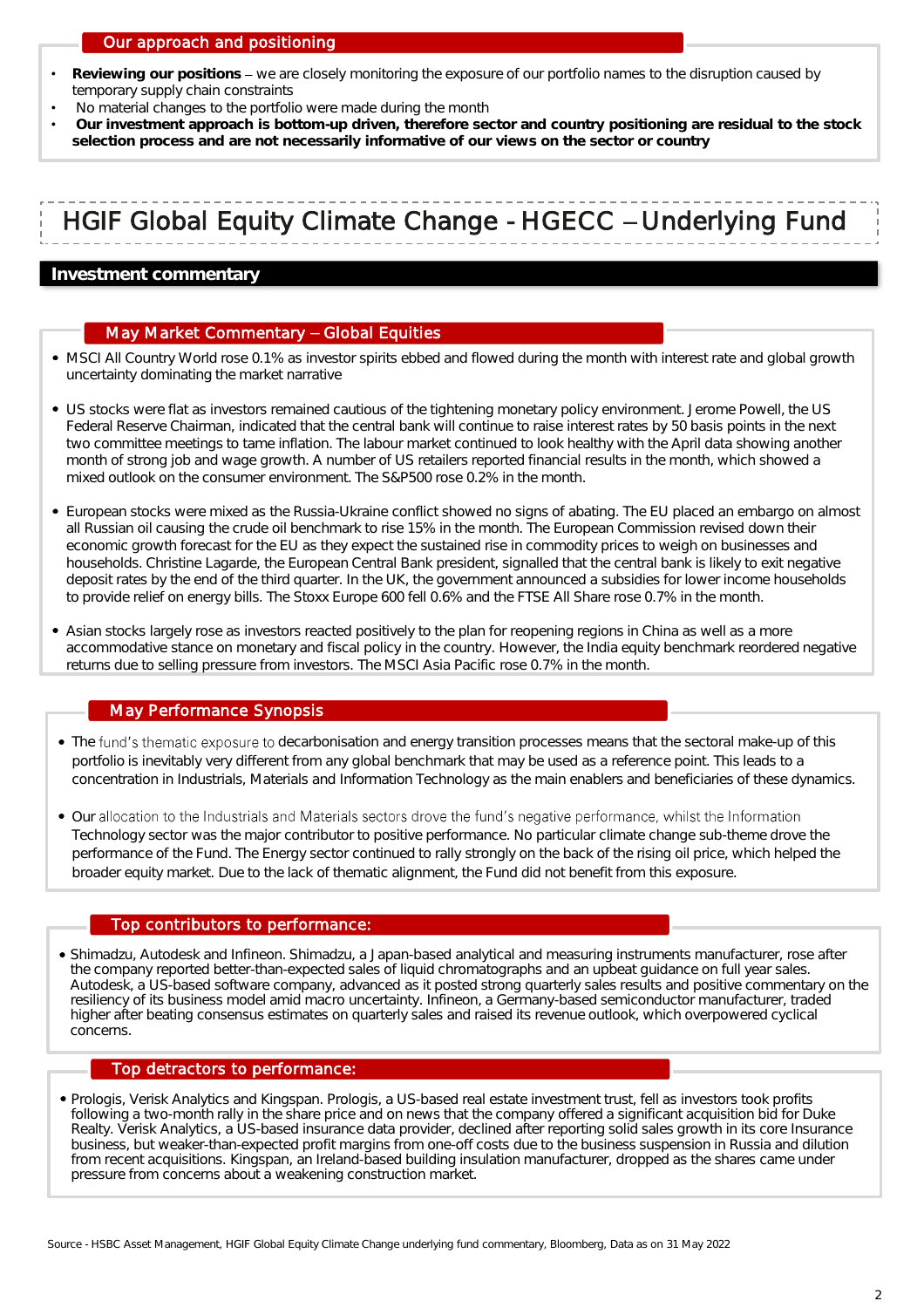### **Outlook**

- The global economy is entering the expansion phase of the economic cycle. Generally speaking, fiscal and monetary policy still remain supportive, although there are disparities across regions. The positive vaccine rollout has boosted growth for the US and Europe. Supply chain pressures and labour shortages have translated into high inflation in recent months, although we believe inflation is likely to remain contained over the medium term. Our measure of the global equity risk premium (excess return over cash) continues to look favourable given robust global growth prospects.
- Risks there are still concerns around the resurgence of COVID-19 cases, particularly in some parts of the world where the vaccine rollout has been slow. The US and UK have begun tightening monetary policy this year and if this happens too quickly, it could impact global growth. COVID-19 has caused a deterioration in public finances, so governments may need to retune their fiscal policy which may also hinder growth. More persistent inflationary pressures could trigger higher government bond yields which pose a risk to current pricing.

### Thematic positioning ^^



### Country allocation



Source: HSBC Asset Management., Investment Commentary -HGIF Global Equity Climate Change underlying fund commentary, Bloomberg, Data as on 31 May 2022 Chart data as on 30 April 2022, Forillustrationpurpose only. ^^ Data as at January 22

The information provided is for informational purposes only and should not be construed as a recommendation or solicitation for any security in the sectors referenced.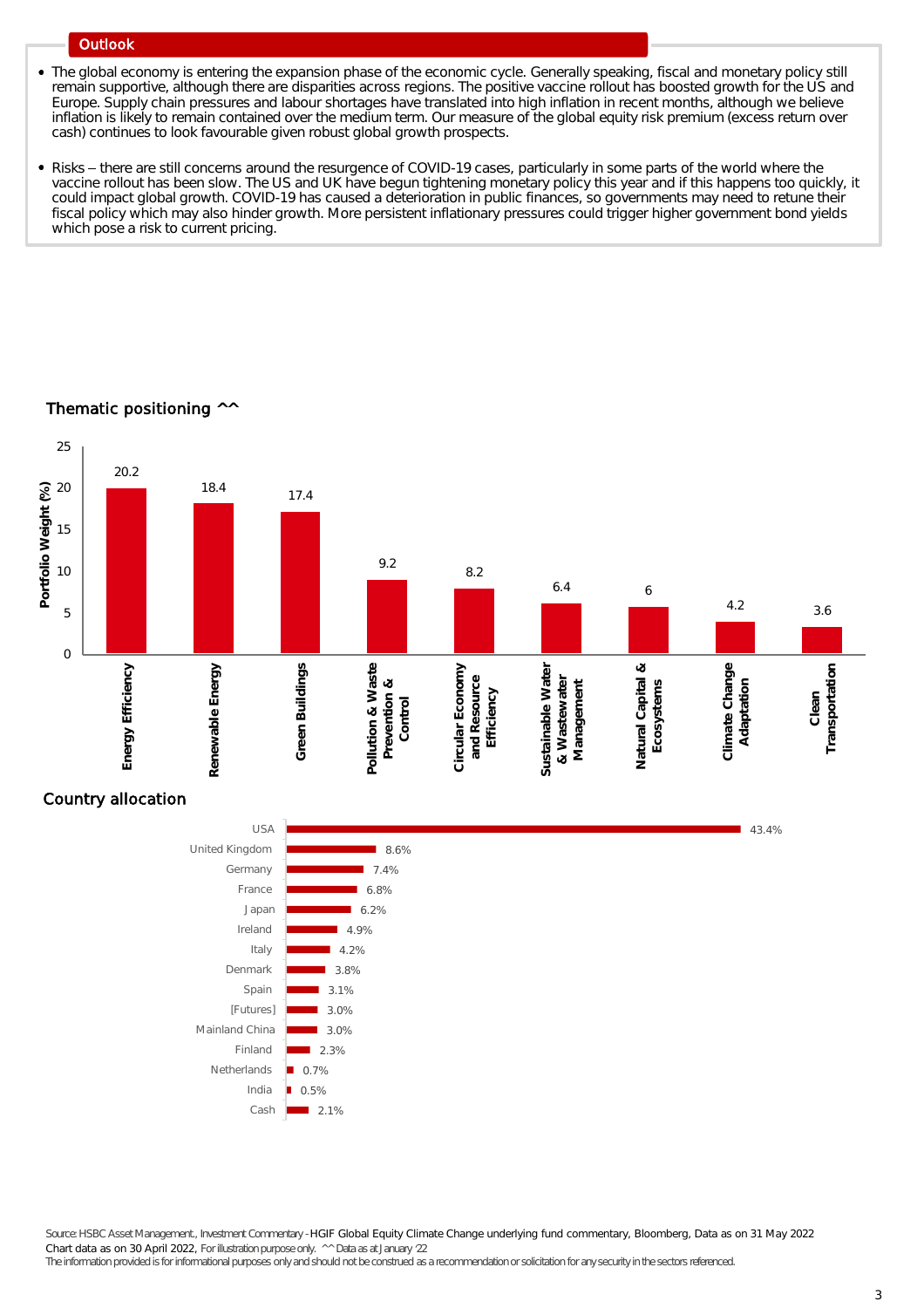# HGIF Global Equity Climate Change - HGECC - Underlying Fund

### **Portfolio**

| Instrument                          | Weight (%) |
|-------------------------------------|------------|
| DEERE & CO                          | 4.4%       |
| PRYSMIAN SPA                        | 4.2%       |
| <b>SCHNEIDER ELECTRIC SE</b>        | 3.9%       |
| MICROSOFT CORP                      | 3.8%       |
| <b>ACCENTURE PLC-CL A</b>           | 3.6%       |
| KINGSPAN GROUP PLC                  | 3.5%       |
| PROLOGIS INC                        | 3.2%       |
| <b>VERISK ANALYTICS INC</b>         | 3.2%       |
| <b>LEGRAND SA</b>                   | 3.1%       |
| <b>FDP RENOVAVEIS SA</b>            | 3.1%       |
| <b>TRANE TECHNOLOGIES PLC</b>       | 3.1%       |
| ECOLAB INC                          | 3.0%       |
| CRODA INTERNATIONAL PLC             | 3.0%       |
| INFINEON TECHNOLOGIES AG            | 3.0%       |
| <b>BALL CORP</b>                    | 2.9%       |
| <b>CAPGEMINI SE</b>                 | 2.6%       |
| <b>SHIMADZU CORP</b>                | 2.6%       |
| <b>BRENNTAG SE</b>                  | 2.5%       |
| <b>WATTS WATER TECHNOLOGIES-A</b>   | 2.3%       |
| NESTE OY.J                          | 2.3%       |
| RENTOKIL INITIAL PLC                | 2.3%       |
| <b>AUTODESK INC</b>                 | 2.2%       |
| SENSATA TECHNOLOGIES HOLDING        | 2.1%       |
| <b>AZBIL CORP</b>                   | 2.0%       |
| <b>ORSTED A/S</b>                   | 2.0%       |
| <b>HELLOFRESH SE</b>                | 1.9%       |
| <b>VESTAS WIND SYSTEMS A/S</b>      | 1.8%       |
| <b>SSE PLC</b>                      | 1.8%       |
| OMRON CORP                          | 1.6%       |
| <b>IMPAX ASSET MANAGEMENT GROUP</b> | 1.6%       |
| PENTAIR PLC                         | 1.4%       |
| SMURFIT KAPPA GROUP PLC             | 1.4%       |
| FIRST SOLAR INC                     | 1.2%       |
| <b>TRIMBLE INC</b>                  | 1.1%       |
| PLASTIC OMNIUM                      | 1.0%       |
| CIMC ENRIC HOLDINGS LTD             | 1.0%       |
| <b>WEICHAI POWER CO LTD-H</b>       | 0.8%       |
| <b>ENPHASE ENERGY INC</b>           | 0.7%       |
| AKZO NOBEL N.V.                     | 0.7%       |
| SOLAREDGE TECHNOLOGIES INC          | 0.6%       |
| <b>OATLY GROUP AB</b>               | 0.6%       |
|                                     |            |
| AZURE POWER GLOBAL LTD              | 0.5%       |
| NARI TECHNOLOGY CO LTD-A            | 0.5%       |
| ATRENEW INC                         | 0.4%       |
| SUNGROW POWER SUPPLY CO LT-A        | 0.3%       |
| <b>Futures</b>                      | 3.0%       |
| Cash                                | 2.1%       |
| Total                               | 100.00%    |

Sector Allocation (%)

| Name                          | Weight |
|-------------------------------|--------|
| Industrials                   | 40.4%  |
| Information Technology        | 25.0%  |
| Materials                     | 11.0%  |
| Utilities                     | 7.3%   |
| Real Estate                   | 3.2%   |
| <b>Consumer Staples</b>       | 2.5%   |
| Energy                        | 2.3%   |
| <b>Financials</b>             | 1.6%   |
| <b>Consumer Discretionary</b> | 1.4%   |
| <b>Futures</b>                | 3.0%   |
| Cash                          | 2.1%   |

### Portfolio - Top 10

| Instrument                  | Weight (%) |
|-----------------------------|------------|
| DEERE & CO                  | 4.4%       |
| PRYSMIAN SPA                | 4.2%       |
| SCHNEIDER ELECTRIC SE       | 3.9%       |
| MICROSOFT CORP              | 3.8%       |
| ACCENTURE PLC-CLA           | 3.6%       |
| KINGSPAN GROUP PLC          | 3.5%       |
| PROLOGIS INC                | 3.2%       |
| <b>VERISK ANALYTICS INC</b> | 3.2%       |
| <b>LEGRAND SA</b>           | 3.1%       |
| <b>FDP RENOVAVEIS SA</b>    | 3.1%       |

Data as on 30 April '22, Source: HSBC Asset Management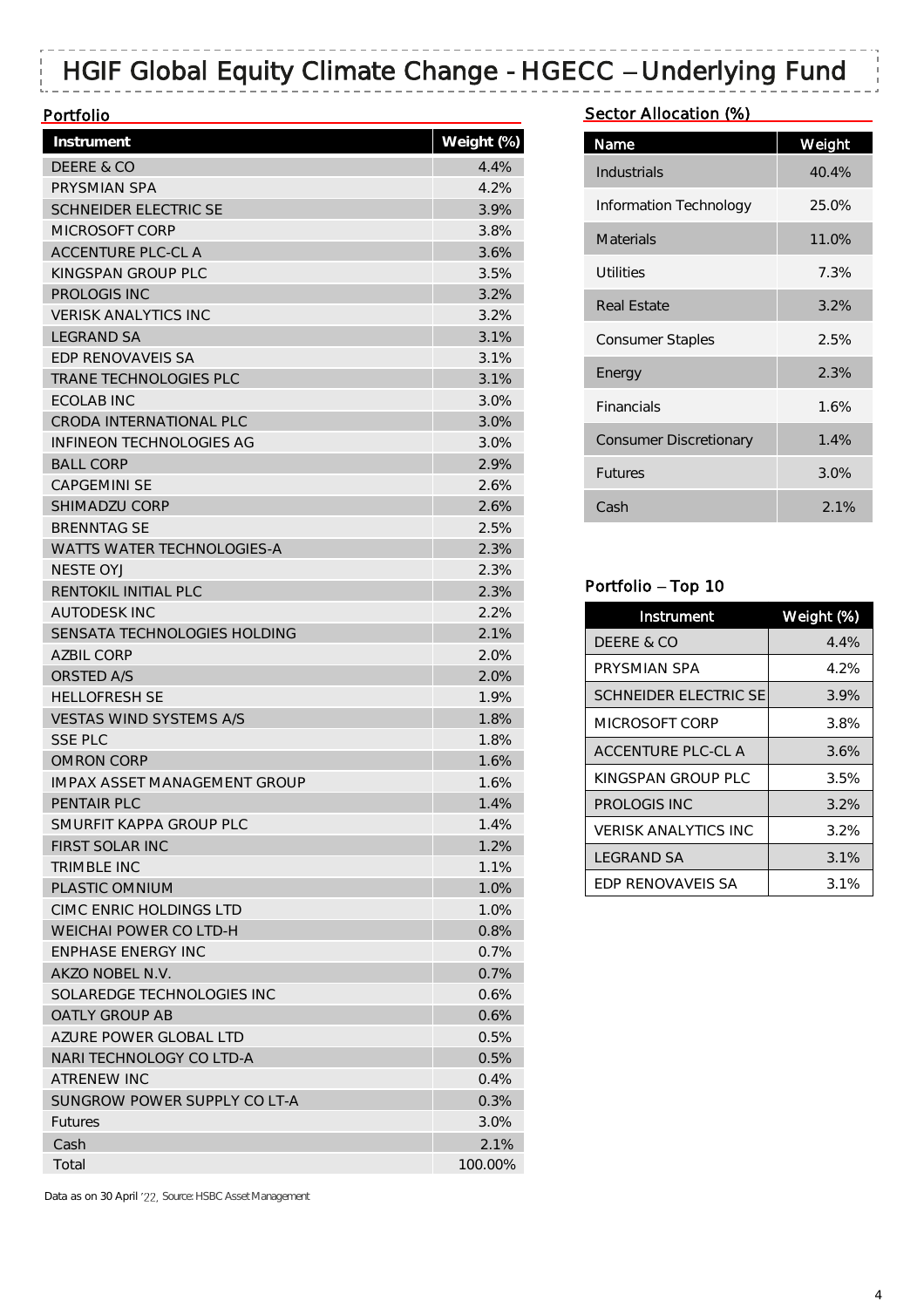# HSBC Global Equity Climate Change Fund of Fund (HGECF)<sup>1</sup>

HSBC Global Equity Climate Change Fund of Fund² aims to provide long term capital appreciation by investing predominantly in units of HSBC Global Investment Funds - Global Equity Climate Change (HGECC). The Underlying fund aims to provide long-term total return by investing primarily in companies, listed in either developed or developing countries, that are positioned to benefit from efforts to adapt to climate change.



### HGECF provides potential benefit of opportunities arising from Climate Change theme supported by ESG investment approach and global diversification

<sup>1</sup> An open ended fund of fund scheme investing in HSBC Global Investment Funds - Global Equity Climate Change

<sup>2</sup> The Scheme may also invest a certain proportion of its corpus in money market instruments and/or units of overnight/liquid mutual fund schemes, in order to meet liquidity requirements from time to time. However, there is no assurance that the investment objective of the Scheme will be achieved.

### HSBC Global Equity Climate Change Fund of Fund (HGECF) [Feeder Fund]

### Investment Objective

To provide long term capital appreciation by investing predominantly in units of HSBC Global Investment Funds - Global Equity Climate Change (HGECC). The Scheme may also invest a certain proportion of its corpus in money market instruments and/or units of overnight/ liquid mutual fund schemes, in order to meet liquidity requirements from time to time. However, there is no assurance that the investment objective of the Scheme will be achieved

### Benchmark

MSCI AC World TRI.3

### Fund Managers

### B. Aswinkumar

### Where will the scheme invest?

The corpus of the Scheme will be predominantly invested in the units of HSBC Global Investment Funds - Global Equity Climate Change. The Scheme may also invest a certain proportion of its corpus in money market instruments and/or units of overnight/liquid mutual fund schemes, in order to meet liquidity requirements from time to time

The Fund reserves the right to change the benchmark for evaluation of the performance of the Scheme from time to time, subject to SEBI (Mutual Funds) Regulations and other prevailing guidelines, if any. Note: For complete MSCI ACWI TRI = MSCI AII Country World Net Return Index (MSCI ACWI NR)